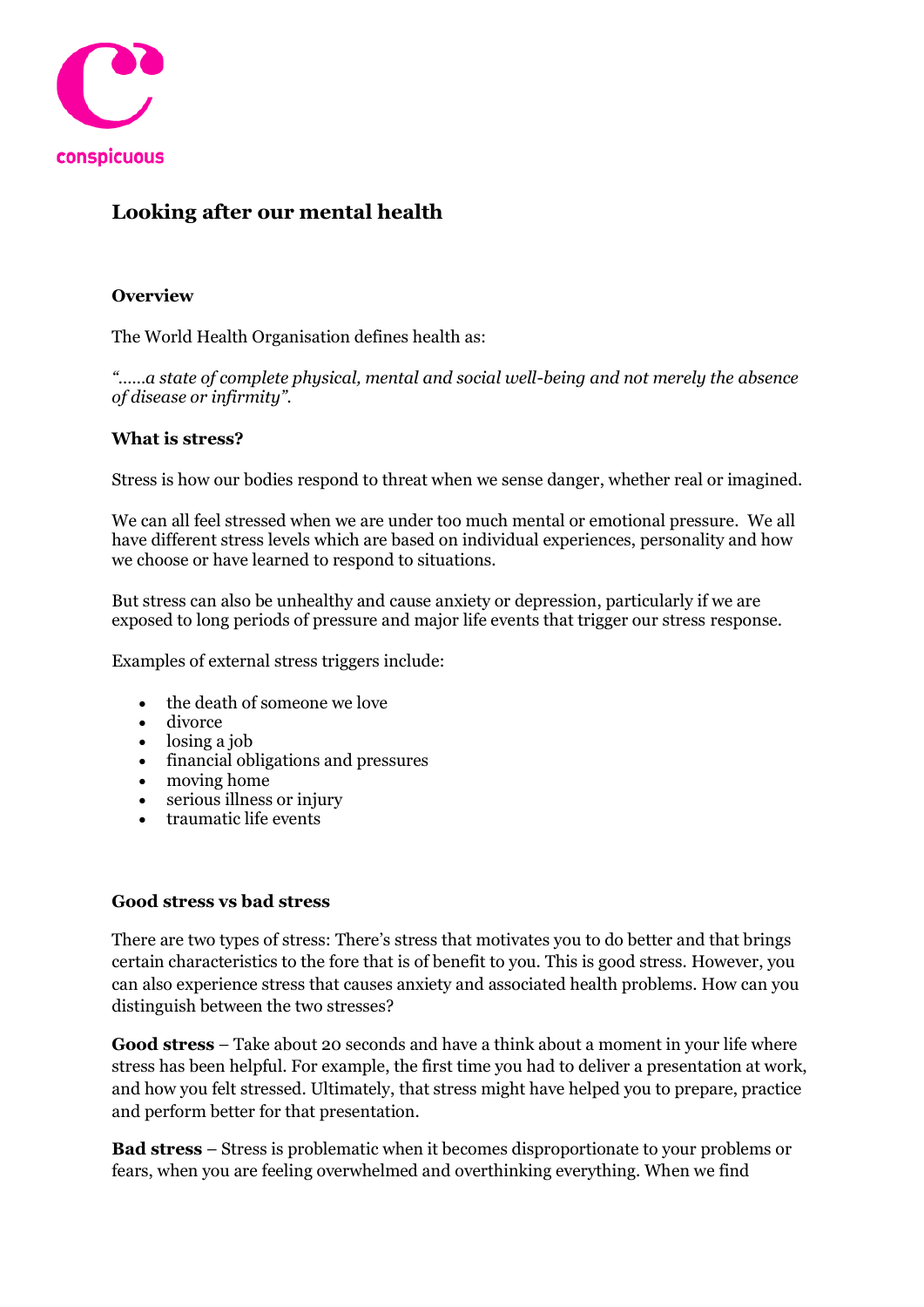

ourselves in this situation too much, it might be a signal that you are stepping into a mental health challenge and into the territory of anxiety and depression.

## **What is anxiety?**

Feelings of anxiety range from mild to extreme when we are worried or fearful about things that could happen. Anxiety is often classed as your body's natural response to stress, however, despite not being particularly nice, it is a normal part of everyday life. Think about job interviews, speaking in front of people and dating someone new, for example. It affects us all in different ways but it's that natural fight or flight response that helped keep our ancestors alert to danger and safe.

Anxiety affects us all physically and mentally or emotionally:

Some of the metal or emotional signs include:

- racing thoughts
- fear of losing control
- feelings of dread, panic or 'impending doom'
- feeling helpless or hopeless
- difficulty concentrating and making decisions
- uncontrollable overthinking
- feeling irritable or angry
- heightened awareness
- feelings of dissociation or being detached from oneself

Physically we may experience:

- sweating
- heavy and fast breathing
- palpitations and increased or pounding heart rate
- chills, hot flushes, or blushing
- shaking
- dizziness, light-headedness, feeling faint
- chest pains
- extreme tiredness
- lack of energy
- numbness or tingling
- stomach aches, sickness, nausea

When we have both mental and physical symptoms it can impact how we live and behave. Anxiety is to be expected and is normal in certain everyday situations, but anxiety is a problem when it becomes chronic, irrational and debilitating.

#### **Part Two: Dealing with uncertainty**